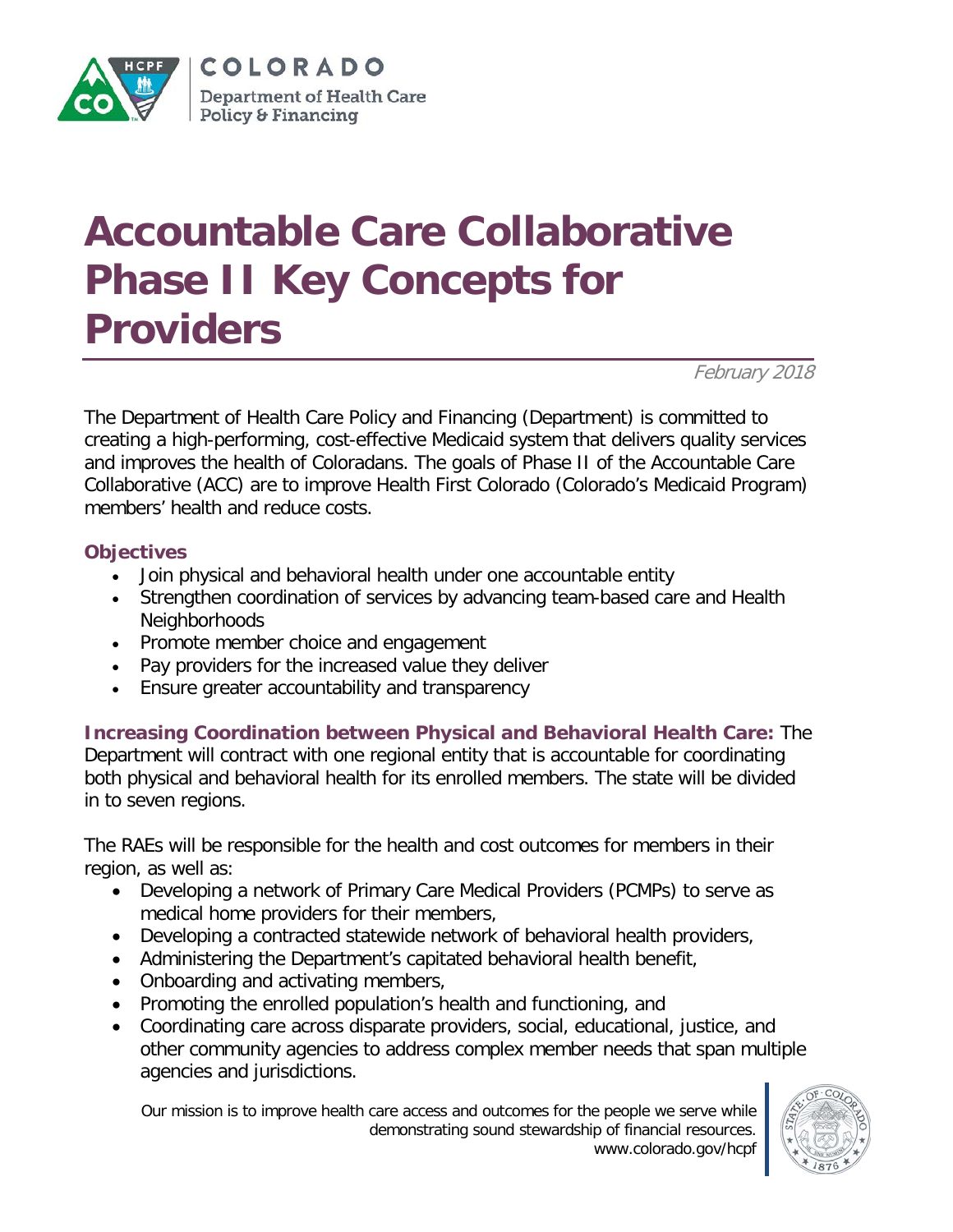**Mandatory Enrollment:** In Phase II of the ACC, all full-benefit Health First Colorado members (excluding members enrolled in Program for All-Inclusive Care for the Elderly [PACE]) will be mandatorily enrolled in the ACC and immediately connected with a Primary Care Medical Provider (PCMP). Mandatory enrollment gives members access to support from their RAE and the provider network upon Health First Colorado approval.

**Attribution by Geographic Location of Primary Care Medical Provider Site:** Attribution is the method used to enroll Health First Colorado members to their medical home (referred to as a PCMP). The geographic location of a member's attributed PCMP will determine a member's RAE assignment. Members can continue to choose their PCMP.

**Value-based Payment:** The Department seeks to improve tools and strategies that ensure accountability for the full range of services provided to Health First Colorado members and the total cost of care for clients. Regional Accountable Entities will be held accountable by the Department for improved health outcomes and cost efficiencies by tying a greater proportion of the administrative payment to quality-based measures.

The Department will continue to pay physical providers directly for the clinical services they offer in a way that promotes value. A capitation payment methodology will be retained for core behavioral health services that will be paid directly to the RAEs.

| Region | Entity, Proposals and<br>Contracts | <b>Contact Information for Providers</b>                                                                                                      |
|--------|------------------------------------|-----------------------------------------------------------------------------------------------------------------------------------------------|
|        | Rocky Mountain Health<br>Plans     | Email: RAESupport@rmhp.org<br>Phone: 1-888-282-8801                                                                                           |
| 2      | Northeast Health Partners          | 9925 Federal Drive, Suite 100<br>Colorado Springs, CO 80921<br>Phone: 1-800-804-5040<br>Email:<br>COProviderRelations@beaconhealthoptions.com |
| 3      | <b>Colorado Access</b>             | Amber Garcia<br>Phone: 720-744-5487<br>Email: ProviderRelations@coaccess.com                                                                  |
| 4      | Health Colorado, Inc.              | 9925 Federal Drive, Suite 100<br>Colorado Springs, CO 80921<br>Phone: 1-800-804-5040<br>Email:<br>COProviderRelations@beaconhealthoptions.com |

## **Contacting Your Regional Accountable Entity**

Our mission is to improve health care access and outcomes for the people we serve while demonstrating sound stewardship of financial resources. www.colorado.gov/hcpf